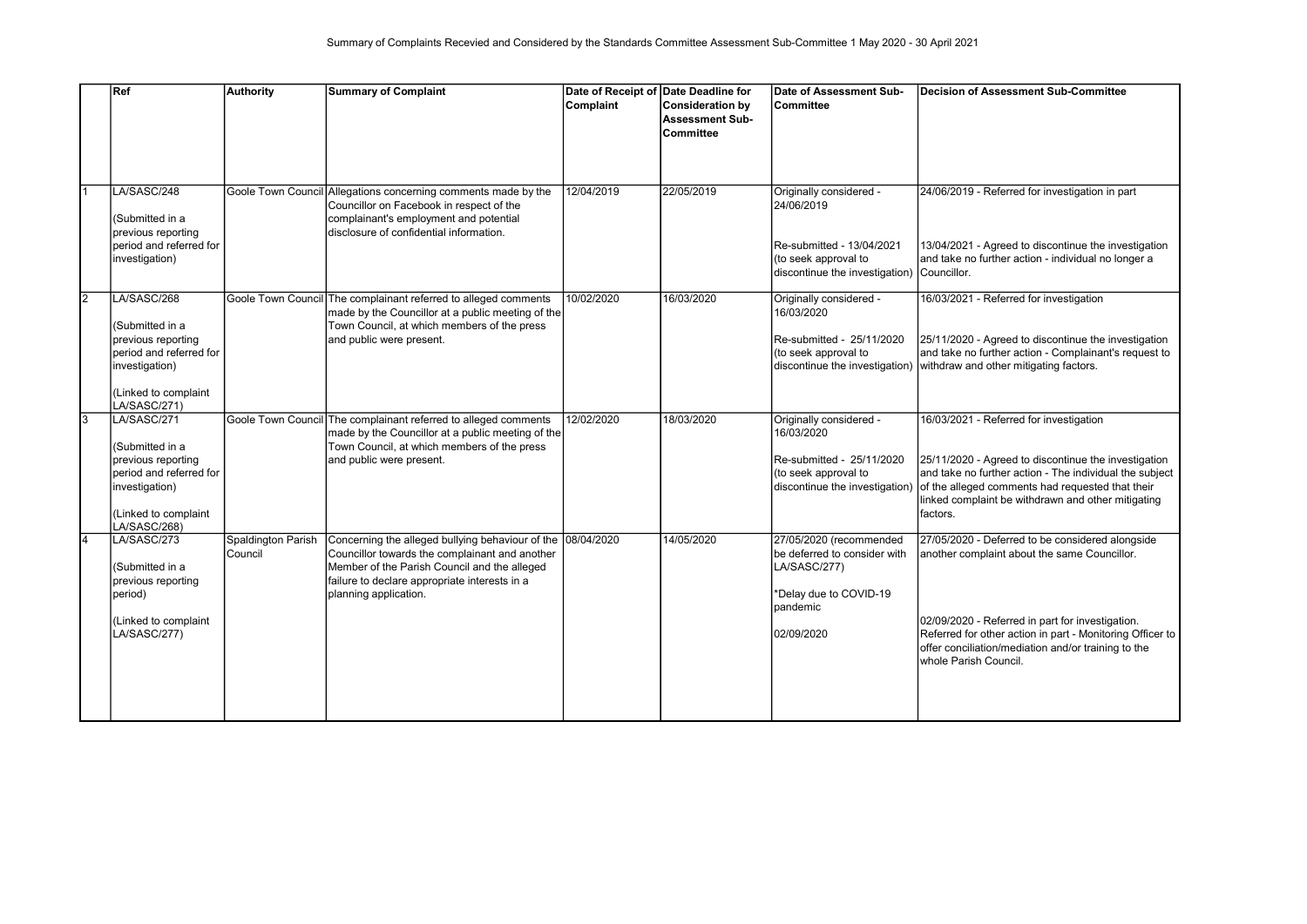|                 | Ref                                       | <b>Authority</b>               | <b>Summary of Complaint</b>                                                                                                                                                                                                                                                                                                                                                                                                                                                                                                                                                                                                                                                    | Date of Receipt of Date Deadline for<br>Complaint | Consideration by<br><b>Assessment Sub-</b><br><b>Committee</b> | Date of Assessment Sub-<br><b>Committee</b>      | <b>Decision of Assessment Sub-Committee</b>                                                                                                                                                                                                               |
|-----------------|-------------------------------------------|--------------------------------|--------------------------------------------------------------------------------------------------------------------------------------------------------------------------------------------------------------------------------------------------------------------------------------------------------------------------------------------------------------------------------------------------------------------------------------------------------------------------------------------------------------------------------------------------------------------------------------------------------------------------------------------------------------------------------|---------------------------------------------------|----------------------------------------------------------------|--------------------------------------------------|-----------------------------------------------------------------------------------------------------------------------------------------------------------------------------------------------------------------------------------------------------------|
| $\overline{5}$  | LA/SASC/274                               | <b>ERYC</b>                    | The complainant alleged that they had received<br>a "very very irate telephone call" from the<br>Councillor, who was "shouting and screaming" at<br>the complainant regarding their enquiries about<br>a piece of land. Further alleged that the<br>Councillor "Kept pointing out that the Parish<br>Council have nothing to do with planning<br>permission or anything on payment under the<br>table" and that the Councillor also went on to<br>"threaten" the complainant that should the<br>complainant continue to telephone the Councillor<br>or ask questions about the piece of land the<br>Councillor would "report the complainant for<br>harassment" to the Police. | 05/05/2020                                        | 11/06/2020                                                     | 27/05/2020                                       | Referred for investigation                                                                                                                                                                                                                                |
| $6\overline{6}$ | LA/SASC/275                               | North Dalton Parish<br>Council | Concerns expressed in relation to the<br>Councillor's behaviour - including potential<br>misuse of position and a failure to declare a<br>pecuniary/non-pecuniary interest - in respect of a<br>planning application submitted by the<br>complainants. Concerns also expressed in<br>relation to bias/predetermination, Council<br>procedures and behaviour towards another<br>individual.                                                                                                                                                                                                                                                                                     | 18/05/2020                                        | 23/06/2020                                                     | 02/09/2020<br>*Delay due to COVID-19<br>pandemic | Referred for investigation in part. Referred for other<br>action in part - Monitoring Officer to write to Clerk to<br>remind of the provisions of the Openness of Local<br>Government Bodies Regulations 2014 in respect of<br>the recording of meetings. |
| 17              | LA/SASC/276                               | North Dalton Parish<br>Council | Alleged failure to declare an interest at a<br>meeting in respect of a planning application.<br>Concerns also expressed in relation to<br>bias/predetermination, potential breach of<br>lockdown rules and behaviour towards another<br>individual.                                                                                                                                                                                                                                                                                                                                                                                                                            | 18/05/2020                                        | 23/06/2020                                                     | 02/09/2020<br>*Delay due to COVID-19<br>pandemic | Referred for investigation in part                                                                                                                                                                                                                        |
| $\overline{8}$  | LA/SASC/277<br>(Linked to<br>LA/SASC/273) | Spaldington Parish<br>Council  | Complaint concerned the alleged bullying<br>behaviour of the Councillor towards the<br>complainant and another Member of the Parish<br>Council and the alleged failure to declare<br>appropriate interests in a planning application<br>considered by the Council.                                                                                                                                                                                                                                                                                                                                                                                                             | 19/05/2020                                        | 24/06/2020                                                     | 02/09/2020<br>*Delay due to COVID-19<br>pandemic | Referred for investigation in part. Referred for other<br>action in part - Monitoring Officer to offer<br>conciliation/mediation and/or training to the whole<br>Parish Council.                                                                          |
|                 |                                           |                                |                                                                                                                                                                                                                                                                                                                                                                                                                                                                                                                                                                                                                                                                                |                                                   |                                                                | Request for confidentiality                      | Request for confidentiality refused.                                                                                                                                                                                                                      |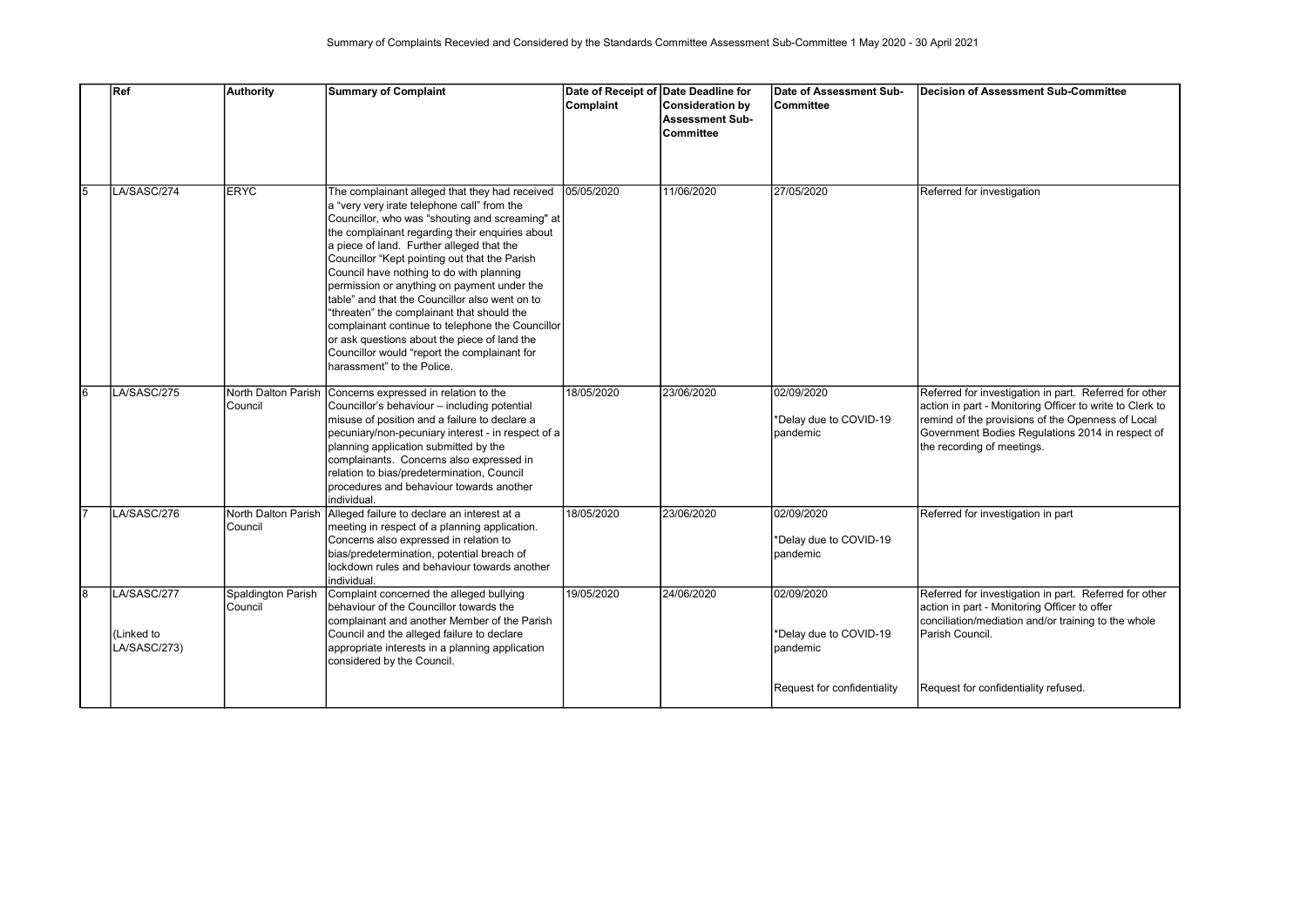|    | Ref                                                               | <b>Authority</b>                                | <b>Summary of Complaint</b>                                                                                                                                                                                                                                                                                                                                                    |            | Date of Receipt of Date Deadline for                           | Date of Assessment Sub-                                                                                                                                                   | Decision of Assessment Sub-Committee                                                                                                                                                                                                                                                                                                                                               |
|----|-------------------------------------------------------------------|-------------------------------------------------|--------------------------------------------------------------------------------------------------------------------------------------------------------------------------------------------------------------------------------------------------------------------------------------------------------------------------------------------------------------------------------|------------|----------------------------------------------------------------|---------------------------------------------------------------------------------------------------------------------------------------------------------------------------|------------------------------------------------------------------------------------------------------------------------------------------------------------------------------------------------------------------------------------------------------------------------------------------------------------------------------------------------------------------------------------|
|    |                                                                   |                                                 |                                                                                                                                                                                                                                                                                                                                                                                | Complaint  | Consideration by<br><b>Assessment Sub-</b><br><b>Committee</b> | <b>Committee</b>                                                                                                                                                          |                                                                                                                                                                                                                                                                                                                                                                                    |
| 9  | LA/SASC/278<br>(Linked to<br>LA/SASC/279)                         | Market Weighton<br>Town Council/<br><b>ERYC</b> | Alleged that the Councillor bullied the<br>complainant and other Members of the Council.                                                                                                                                                                                                                                                                                       | 26/05/2020 | 30/06/2020                                                     | Originally considered -<br>02/09/2020<br>*Delay due to COVID-19<br>pandemic<br>Re-submitted - 09/12/2020<br>(Complainants refused offer<br>of mediation/<br>conciliation) | 02/09/2020 - Referred for other action -<br>mediation/conciliation with complainants, should any<br>party refuse the complaint to be referred back to the<br>SCASC.<br>09/12/2021 - Referred for other action - Monitoring<br>Officer to speak to the Councillor to remind them of<br>the provisions of the Code of Conduct with regard to<br>respectful behaviour towards others. |
| 10 | LA/SASC/279<br>(Linked to<br>LA/SASC/278)                         | Market Weighton<br>Town Council/<br><b>ERYC</b> | Alleged that the Councillor bullied the<br>complainant and other Members of the Council.                                                                                                                                                                                                                                                                                       | 02/06/2020 | 07/07/2020                                                     | Originally considered -<br>02/09/2020<br>*Delay due to COVID-19<br>pandemic<br>Re-submitted - 09/12/2020<br>(Complainants refused offer<br>of mediation/<br>conciliation) | 02/09/2020 - Referred for other action -<br>mediation/conciliation with complainants, should any<br>party refuse the complaint to be referred back to the<br>SCASC.<br>09/12/2021 - Referred for other action - Monitoring<br>Officer to speak to the Councillor to remind them of<br>the provisions of the Code of Conduct with regard to<br>respectful behaviour towards others. |
| 11 | LA/SASC/280<br>(Linked to<br>LA/SASC/283/<br>289/295/296/<br>298) | <b>ERYC</b>                                     | Concerns expressed following a post and<br>comments published on Facebook referring to<br>another person, and concerns about potential<br>breaches of Data Protection.                                                                                                                                                                                                         | 09/06/2020 | 14/07/2020                                                     | 02/09/2020<br>*Delay due to COVID-19<br>pandemic                                                                                                                          | No further action                                                                                                                                                                                                                                                                                                                                                                  |
| 12 | LA/SASC/281<br>(Linked to<br>LA/SASC/284)                         | <b>ERYC</b>                                     | Concerns about support expressed for a<br>Facebook post and comments made by another<br>and that the Councillor called the complainant a<br>liar.                                                                                                                                                                                                                              | 09/06/2020 | 14/07/2020                                                     | 02/09/2020                                                                                                                                                                | No further action                                                                                                                                                                                                                                                                                                                                                                  |
| 13 | LA/SASC/282<br>Linked to<br>LA/SASC/285/<br>290)                  | ERYC/<br>Market Weighton<br>Town Council        | Concern that the Councillor had encouraged<br>publication of a letter on social media and sent<br>the same to other media outlets in order to<br>influence the appointment of Mayor at the<br>Council AGM. Additional concerns expressed in<br>respect of comments made by the Councillor in<br>correspondence with the complainant and<br>potential data protection breaches. | 09/06/2020 | 14/07/2020                                                     | 02/09/2020<br>*Delay due to COVID-19<br>pandemic                                                                                                                          | Referred for investigation in part. Referred for other<br>action in part - Monitoring Officer to offer a process of<br>conciliation/mediation to all Members of the Town<br>Council and the Clerks.                                                                                                                                                                                |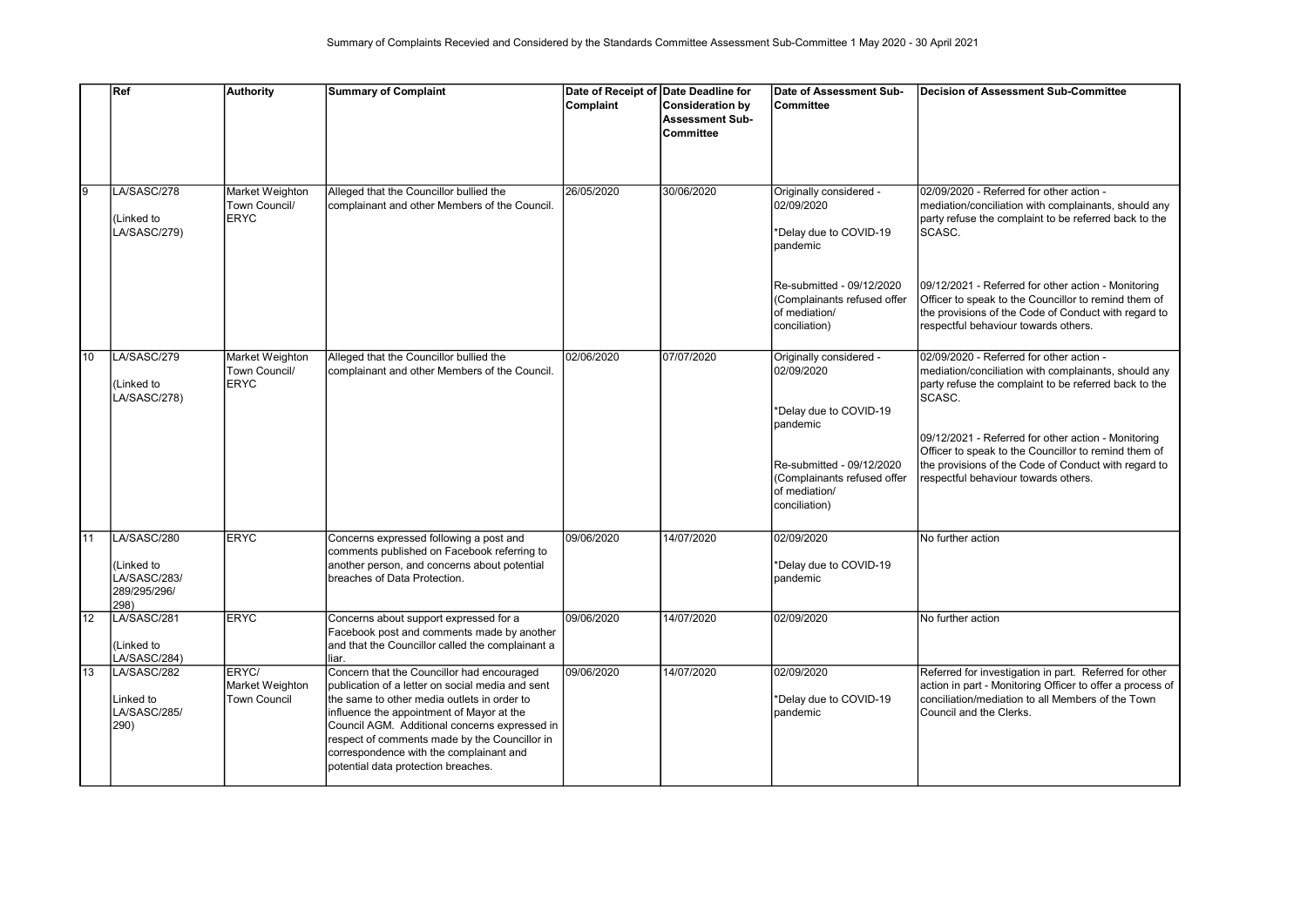|    | Ref                                                              | <b>Authority</b>                        | <b>Summary of Complaint</b>                                                                                                                                                                                                                                                                             | Date of Receipt of Date Deadline for |                                                                | Date of Assessment Sub-                          | Decision of Assessment Sub-Committee                                                                                                                   |
|----|------------------------------------------------------------------|-----------------------------------------|---------------------------------------------------------------------------------------------------------------------------------------------------------------------------------------------------------------------------------------------------------------------------------------------------------|--------------------------------------|----------------------------------------------------------------|--------------------------------------------------|--------------------------------------------------------------------------------------------------------------------------------------------------------|
|    |                                                                  |                                         |                                                                                                                                                                                                                                                                                                         | Complaint                            | <b>Consideration by</b><br><b>Assessment Sub-</b><br>Committee | Committee                                        |                                                                                                                                                        |
| 14 | LA/SASC/283<br>(Linked to<br>LA/SASC/280/289/                    | <b>ERYC</b>                             | Concerns expressed following a post and<br>comments published on Facebook referring to<br>another person, and concerns about potential<br>Ibreaches of Data Protection.                                                                                                                                 | 09/06/2020                           | 14/07/2020                                                     | 02/09/2020<br>*Delay due to COVID-19<br>pandemic | No further action                                                                                                                                      |
| 15 | 295/296/298)<br>LA/SASC/284                                      | <b>ERYC</b>                             | Concerns about support expressed for a<br>Facebook post.                                                                                                                                                                                                                                                | 09/06/2020                           | 14/07/2020                                                     | 02/09/2020                                       | No further action                                                                                                                                      |
|    | (Linked to<br>LA/SASC/281)                                       |                                         |                                                                                                                                                                                                                                                                                                         |                                      |                                                                | *Delay due to COVID-19<br>pandemic               |                                                                                                                                                        |
| 16 | LA/SASC/285<br>(Linked to<br>LA/SASC/282/<br>290)                | Market Weighton<br><b>Town Council</b>  | Concern that the Councillor had signed and<br>allowed publication of a letter the complainant<br>considered to be libellous.                                                                                                                                                                            | 09/06/2020                           | 14/07/2020                                                     | 02/09/2020<br>*Delay due to COVID-19<br>pandemic | Referred for other action - Monitoring Officer to offer a<br>process of conciliation/mediation to all Members of<br>Ithe Town Council and the Clerks.  |
| 17 | LA/SASC/286<br>(Linked to<br>LA/SASC/293)                        | Market Weighton<br>Town Council         | Concerns expressed that the Councillor had<br>signed and allowed to be published a letter that<br>the complainant believed to be libellous.                                                                                                                                                             | 09/06/2020                           | 14/07/2020                                                     | 02/09/2020<br>*Delay due to COVID-19<br>pandemic | Referred for other action - Monitoring Officer to offer a<br>process of conciliation/mediation to all Members of<br>the Town Council and the Clerks.   |
| 18 | LA/SASC/287<br>Linked to<br>LA/SASC/292)                         | Market Weighton<br>Town Council         | Concerns expressed that the Councillor had<br>signed and allowed to be published a letter that<br>the complainant believed to be libellous.                                                                                                                                                             | 09/06/2020                           | 14/07/2020                                                     | 02/09/2020<br>*Delay due to COVID-19<br>pandemic | Referred for other action - Monitoring Officer to offer a<br>process of conciliation/mediation to all Members of<br>the Town Council and the Clerks.   |
| 19 | LA/SASC/288<br>(Linked to<br>LA/SASC/291)                        | Market Weighton<br>Town Council         | Concerns expressed that the Councillor had<br>signed and allowed to be published a letter that<br>the complainant believed to be libellous.                                                                                                                                                             | 09/06/2020                           | 14/07/2020                                                     | 02/09/2020<br>*Delay due to COVID-19<br>pandemic | Referred for other action - Monitoring Officer to offer a<br>process of conciliation/mediation to all Members of<br>the Town Council and the Clerks.   |
| 20 | LA/SASC/289<br>Linked to<br>LA/SASC/280/<br>283/295/296/<br>298) | <b>ERYC</b>                             | Concerns expressed following a post and<br>comments published on Facebook referring to<br>another person, and concerns about potential<br>breaches of Data Protection.                                                                                                                                  | 09/06/2020                           | 14/07/2020                                                     | 02/09/2020<br>*Delay due to COVID-19<br>pandemic | No further action                                                                                                                                      |
| 21 | LA/SASC/290<br>(Linked to<br>LA/SASC/282/<br>285)                | Market Weighton<br>Town<br>Council/ERYC | Concern that the Councillor had signed,<br>organised and encouraged publication of a letter<br>the complainant considered to contain lies and<br>which was malicious and damaging in an<br>attempt to sway the vote for the next Mayor, and<br>that they had tried to cause a divide in the<br>Council. | 09/06/2020                           | 14/07/2020                                                     | 02/09/2020<br>*Delay due to COVID-19<br>pandemic | Referred for other action - Monitoring Officer to offer a<br>Iprocess of conciliation/mediation to all Members of<br>Ithe Town Council and the Clerks. |
| 22 | LA/SASC/291<br>(Linked to<br>LA/SASC/288)                        | Market Weighton<br><b>Town Council</b>  | Concerns that the Councillor had signed a letter<br>containing lies and which was malicious and<br>damaging in an attempt to sway the vote for the<br>next Mavor.                                                                                                                                       | 09/06/2020                           | 14/07/2020                                                     | 02/09/2020<br>*Delay due to COVID-19<br>pandemic | Referred for other action - Monitoring Officer to offer a<br>process of conciliation/mediation to all Members of<br>the Town Council and the Clerks.   |
| 23 | LA/SASC/292<br>(Linked to<br>LA/SASC/287)                        | Market Weighton<br><b>Town Council</b>  | Concerns that the Councillor had written and<br>signed a letter containing lies and which was<br>malicious and damaging in an attempt to sway<br>the vote for the next Mayor.                                                                                                                           | 09/06/2020                           | 14/07/2020                                                     | 02/09/2020<br>*Delay due to COVID-19<br>pandemic | Referred for other action - Monitoring Officer to offer a<br>process of conciliation/mediation to all Members of<br>Ithe Town Council and the Clerks.  |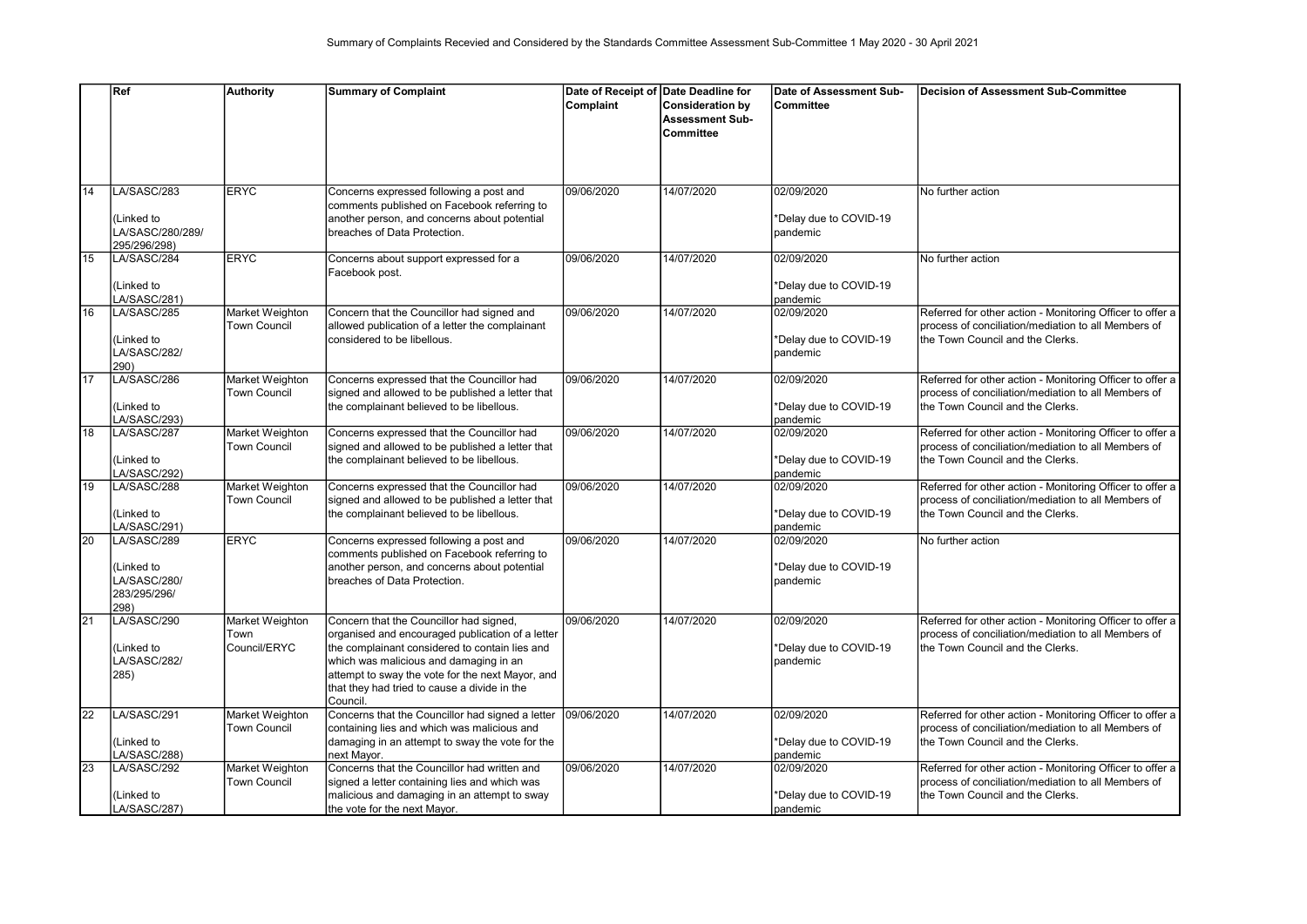|    | Ref                                                                     | <b>Authority</b>                       | <b>Summary of Complaint</b>                                                                                                                                                                                                                                                                                                                                                                                                                               | Date of Receipt of Date Deadline for |                                                                       | Date of Assessment Sub-                          | <b>Decision of Assessment Sub-Committee</b>                                                                                                                                                                                                                         |
|----|-------------------------------------------------------------------------|----------------------------------------|-----------------------------------------------------------------------------------------------------------------------------------------------------------------------------------------------------------------------------------------------------------------------------------------------------------------------------------------------------------------------------------------------------------------------------------------------------------|--------------------------------------|-----------------------------------------------------------------------|--------------------------------------------------|---------------------------------------------------------------------------------------------------------------------------------------------------------------------------------------------------------------------------------------------------------------------|
|    |                                                                         |                                        |                                                                                                                                                                                                                                                                                                                                                                                                                                                           | Complaint                            | <b>Consideration by</b><br><b>Assessment Sub-</b><br><b>Committee</b> | Committee                                        |                                                                                                                                                                                                                                                                     |
| 24 | LA/SASC/293<br>(Linked to<br>LA/SASC/286)                               | Market Weighton<br><b>Town Council</b> | Concerns that the Councillor had signed a letter<br>containing lies and which was malicious and<br>damaging in an attempt to sway the vote for the<br>next Mayor.                                                                                                                                                                                                                                                                                         | 09/06/2020                           | 14/07/2020                                                            | 02/09/2020<br>*Delay due to COVID-19<br>pandemic | Referred for other action - Monitoring Officer to offer a<br>process of conciliation/mediation to all Members of<br>the Town Council and the Clerks.                                                                                                                |
| 25 | LA/SASC/294<br>**WITHDRAWN<br>before submission to<br>the Sub-Committee |                                        | Concerns expressed following a post and<br>comments published on Facebook.                                                                                                                                                                                                                                                                                                                                                                                | 09/06/2020                           | 14/07/2020                                                            | N/A - Withdrawn prior to<br>consideration        | WITHDRAWN PRIOR TO CONSIDERATION -<br>Complainant did not confirm their wishes in respect of<br>the confidentiality request made.                                                                                                                                   |
| 26 | LA/SASC/295<br>(Linked to<br>LA/SASC/280/<br>283/289/296/<br>298)       | <b>ERYC</b>                            | Concerns expressed following a post and<br>comments published on Facebook referring to<br>another person, and concerns about potential<br>breaches of Data Protection.                                                                                                                                                                                                                                                                                    | 09/06/2020                           | 14/07/2020                                                            | 02/09/2020<br>*Delay due to COVID-19<br>pandemic | No further action                                                                                                                                                                                                                                                   |
| 27 | LA/SASC/296<br>(Linked to<br>LA/SASC/280/<br>283/289/295/<br>298)       | <b>ERYC</b>                            | Concerns expressed following a post and<br>comments published on Facebook referring to<br>another person, and concerns about potential<br>breaches of Data Protection.                                                                                                                                                                                                                                                                                    | 10/06/2020                           | 15/07/2020                                                            | 02/09/2020<br>*Delay due to COVID-19<br>pandemic | No further action                                                                                                                                                                                                                                                   |
| 28 | LA/SASC/297                                                             | Market Weighton<br><b>Town Council</b> | Alleged that the Councillor had used an<br>offensive word to refer to the complainant in an<br>email.                                                                                                                                                                                                                                                                                                                                                     | 11/06/2020                           | 16/07/2020                                                            | 02/09/2020<br>*Delay due to COVID-19<br>pandemic | Referred for other action - Monitoring Officer to offer a<br>process of conciliation/mediation to all Members of<br>the Town Council and the Clerks.                                                                                                                |
| 29 | LA/SASC/298<br>(Linked to<br>LA/SASC/280/<br>283/289/295/<br>296)       | <b>ERYC</b>                            | Concerns expressed following a post and<br>comments published on Facebook referring to<br>another person, and concerns about potential<br>breaches of Data Protection.                                                                                                                                                                                                                                                                                    | 12/06/2020                           | 17/07/2020                                                            | 02/09/2020<br>*Delay due to COVID-19<br>pandemic | No further action                                                                                                                                                                                                                                                   |
| 30 | LA/SASC/299<br>(Linked to<br>LA/SASC/301)                               | Newport Parish<br>Council              | Alleged that the Councillor failed to declare an<br>interest at a meeting of the Council in relation to<br>a planning application and had failed to update<br>their Register of Interests properly. Concerns<br>also expressed about their treatment by the<br>Councillor at a Council meeting and in relation to<br>a disregard for data protection, that they had<br>appointed themselves as Clerk and that council<br>procedures had been disregarded. | 18/06/2020                           | 23/07/2020                                                            | 23/09/2020<br>*Delay due to COVID-19<br>pandemic | Refer for investigation in part. Referred for other<br>action in part - Monitoring Officer to remind the<br>Councillor of the need to keep their Register of<br>Interest up to date and to make appropriate<br>declarations of interest at meetings of the Council. |
| 31 | LA/SASC/300                                                             | <b>Newport Parish</b><br>Council       | Alleged that the Councillor had failed to declare<br>an interest in a planning application considered<br>at a Council meeting.                                                                                                                                                                                                                                                                                                                            | 18/06/2020                           | 23/07/2020                                                            | 23/09/2020<br>*Delay due to COVID-19<br>pandemic | No further action                                                                                                                                                                                                                                                   |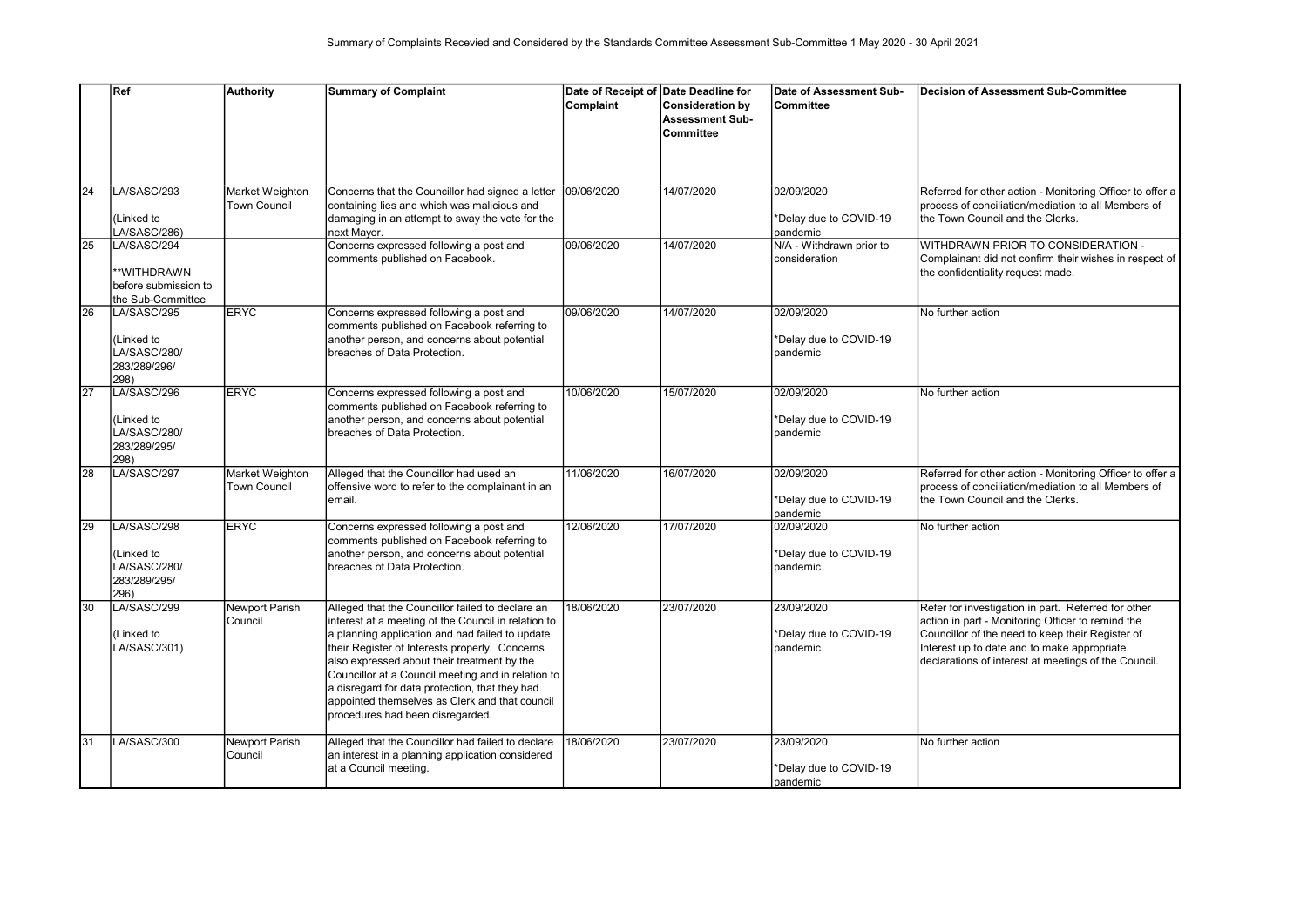|    | Ref                                               | <b>Authority</b>                 | <b>Summary of Complaint</b>                                                                                                                                                                                                                                                                                                                                                                  | Date of Receipt of Date Deadline for<br>Complaint | <b>Consideration by</b><br><b>Assessment Sub-</b><br><b>Committee</b> | Date of Assessment Sub-<br>Committee                                                     | Decision of Assessment Sub-Committee                                                                                                                                                                |
|----|---------------------------------------------------|----------------------------------|----------------------------------------------------------------------------------------------------------------------------------------------------------------------------------------------------------------------------------------------------------------------------------------------------------------------------------------------------------------------------------------------|---------------------------------------------------|-----------------------------------------------------------------------|------------------------------------------------------------------------------------------|-----------------------------------------------------------------------------------------------------------------------------------------------------------------------------------------------------|
| 32 | LA/SASC/301<br>(Linked to<br>LA/SASC/299)         | Newport Parish<br><b>Council</b> | The complainant expressed concern that the<br>Councillor had appointed themselves as Clerk,<br>made unilateral decisions/agreements and<br>referred to Council procedures being<br>disregarded.                                                                                                                                                                                              | 24/06/2020                                        | 29/07/2020                                                            | 23/09/2020<br>*Delay due to COVID-19<br>pandemic                                         | No further action                                                                                                                                                                                   |
| 33 | LA/SASC/302<br>(Linked to 305/307)                | Withernsea Town<br>Council       | Concern was expressed about comments made<br>by the Councillor in correspondence with other<br>Members of the Council and on social media.                                                                                                                                                                                                                                                   | 29/06/2020                                        | 03/08/2020                                                            | 23/09/2020<br>*Delay due to COVID-19<br>pandemic<br>Confidentiality request<br>submitted | Referred for other action - Monitoring Officer to write<br>to the Councillor to remind them of the provisions of<br>Code in respect of the treatment of others.<br>Confidentiality request refused. |
| 34 | LA/SASC/303                                       | Market Weighton<br>Town Council  | Concerns expressed about the Councillor's<br>behaviour towards the complainant and others<br>being rude, aggressive and disrespectful, and in<br>relation to the alleged calling of a meeting of the<br>Council during the COVID-19 pandemic.                                                                                                                                                | 29/06/2020                                        | 03/08/2020                                                            | 02/09/2020<br>*Delay due to COVID-19<br>pandemic                                         | Referred for other action - Monitoring Officer to offer a<br>process of conciliation/mediation to all Members of<br>the Town Council and the Clerks.                                                |
| 35 | LA/SASC/304                                       | <b>ERYC</b>                      | The complainant referred to posts and<br>comments made by the Councillor on social<br>media and their perceived behaviour, attitude<br>and the way in which they present themself on<br>social media.                                                                                                                                                                                        | 01/07/2020                                        | 05/08/2020                                                            | 30/09/2020<br>*Delay due to COVID-19<br>pandemic                                         | No further action                                                                                                                                                                                   |
| 36 | LA/SASC/305<br>(Linked to<br>LA/SASC/302/<br>307) | Withernsea Town<br>Council       | Concern was expressed about comments made<br>by the Councillor in correspondence with other<br>Members of the Council and on social media.                                                                                                                                                                                                                                                   | 02/07/2020                                        | 06/08/2020                                                            | 23/09/2020<br>*Delay due to COVID-19<br>pandemic                                         | Referred for other action - Monitoring Officer to write<br>to the Councillor to remind them of the provisions of<br>Code in respect of the treatment of others.                                     |
| 37 | LA/SASC/306                                       | Market Weighton<br>Town Council  | Concerns expressed about the Councillor's<br>handling of certain events/matters, the alleged<br>failure to respond to communications by the<br>complainant, their behaviour at identified Council<br>meetings and in respect of a Facebook post.<br>The complainant also expressed concerns about<br>a potential breach of the Coronavirus<br>Regulations and a failure to comply with GDPR. | 10/07/2020                                        | 14/08/2020                                                            | 30/09/2020<br>*Delay due to COVID-19<br>pandemic                                         | No further action                                                                                                                                                                                   |
| 38 | LA/SASC/307<br>(Linked to<br>LA/SASC/302/<br>305) | Withernsea Town<br>Council       | Concern was expressed about comments made<br>by the Councillor in correspondence with other<br>Members of the Council.                                                                                                                                                                                                                                                                       | 31/07/2020                                        | 07/09/2020                                                            | 23/09/2020<br>*Delay due to COVID-19<br>pandemic                                         | Referred for other action - Monitoring Officer to write<br>to the Councillor to remind them of the provisions of<br>Code in respect of the treatment of others.                                     |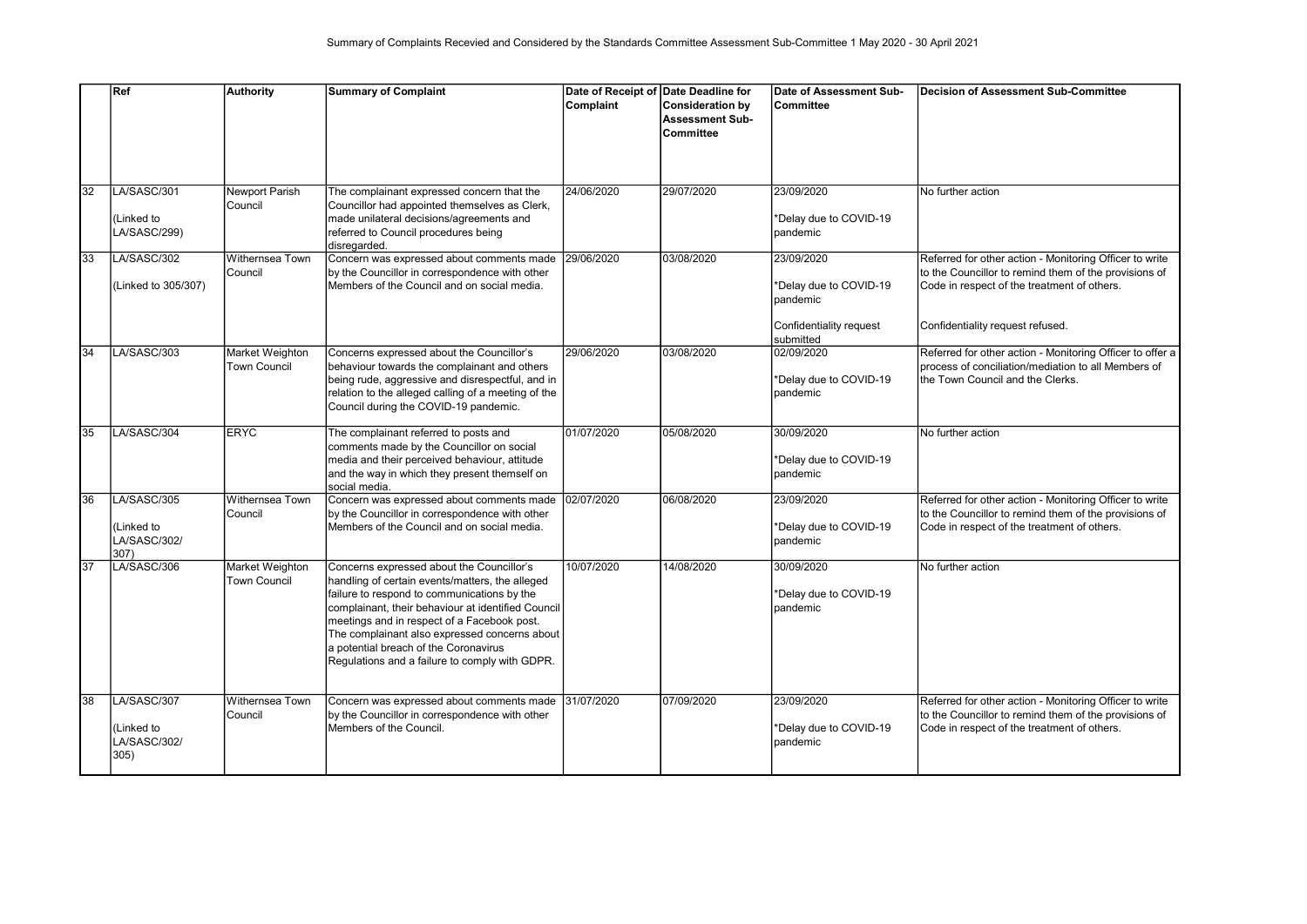|                 | Ref         | Authority                          | <b>Summary of Complaint</b>                                                                                                                                                                             | Date of Receipt of Date Deadline for<br>Complaint                                                                                                                                             | <b>Consideration by</b><br><b>Assessment Sub-</b><br><b>Committee</b> | Date of Assessment Sub-<br><b>Committee</b>                                              | Decision of Assessment Sub-Committee                                                                                                                                                                                                                |
|-----------------|-------------|------------------------------------|---------------------------------------------------------------------------------------------------------------------------------------------------------------------------------------------------------|-----------------------------------------------------------------------------------------------------------------------------------------------------------------------------------------------|-----------------------------------------------------------------------|------------------------------------------------------------------------------------------|-----------------------------------------------------------------------------------------------------------------------------------------------------------------------------------------------------------------------------------------------------|
| 39              | LA/SASC/308 | <b>ERYC</b>                        | Allegations in respect of the Councillor's<br>behaviour at a parliamentary election count on<br>12 December 2019.                                                                                       | 04/08/2020 -<br>Request for<br>confidentiality<br>subsequently<br>received on<br>11/08/2020                                                                                                   | 08/09/2020                                                            | 30/09/2020 - Confidentiality<br>request considered<br>*Delay due to COVID-19<br>pandemic | 30/09/2020 - Confidentiality request refused.<br>Consideration of complaint deferred until complainant<br>confirmed they were willing to participate with their<br>name disclosed in the Decision Notice.                                           |
|                 |             |                                    |                                                                                                                                                                                                         | 10/11/2020 -<br>Confirmed<br>Complainant<br>wished to proceed<br>accepting that their<br>name would<br>appear in the<br><b>Decision Notice</b><br>produced following<br>the SCASC<br>meeting. | 15/12/2020                                                            | 09/12/2020 - Complaint<br>considered                                                     | 09/12/2020 - Referred for investigation                                                                                                                                                                                                             |
| 40              | LA/SASC/309 | <b>ERYC/Hessle Town</b><br>Council | Concerns expressed about the language used<br>by the Councillor in a tweet.                                                                                                                             | 13/08/2020                                                                                                                                                                                    | 18/09/2020                                                            | 14/10/2020<br>*Delay due to COVID-19<br>pandemic                                         | No further action                                                                                                                                                                                                                                   |
| 41              | LA/SASC/310 | <b>IERYC</b>                       | Concern was expressed that the Councillor had<br>misused their position as a Member of East<br>Riding of Yorkshire Council to assist their<br>spouse and a group of which their spouse was a<br>member. | 04/09/2020                                                                                                                                                                                    | 09/10/2020                                                            | 14/10/2020<br>*Delay due to COVID-19<br>pandemic                                         | Referred for other action - Monitoring Officer to speak<br>to the Councillor to remind them generally how the<br>actions of Councillors may be perceived and of the<br>provision within the Code of Conduct concerning<br>improper use of position. |
| $\overline{42}$ | LA/SASC/311 | Easington Parish<br>Council        | Concern about comments made by the<br>Councillor at a meeting and in an email.                                                                                                                          | 08/10/2020                                                                                                                                                                                    | 11/11/2020                                                            | 25/11/2020<br>*Delay due to COVID-19<br>pandemic                                         | Referred for other action - Monitoring Officer to write<br>to the Councillor to remind them of the need to act<br>professionally and respectfully when<br>acting/communicating in their role as a Councillor.                                       |
| 43              | LA/SASC/312 | <b>ERYC</b>                        | Concerns were expressed about comments<br>made by the Councillor about a planning<br>application and the applicant at a meeting, which<br>were then reported in the press.                              | 16/10/2020                                                                                                                                                                                    | 20/11/2020                                                            | 25/11/2020<br>*Delay due to COVID-19<br>pandemic                                         | No further action                                                                                                                                                                                                                                   |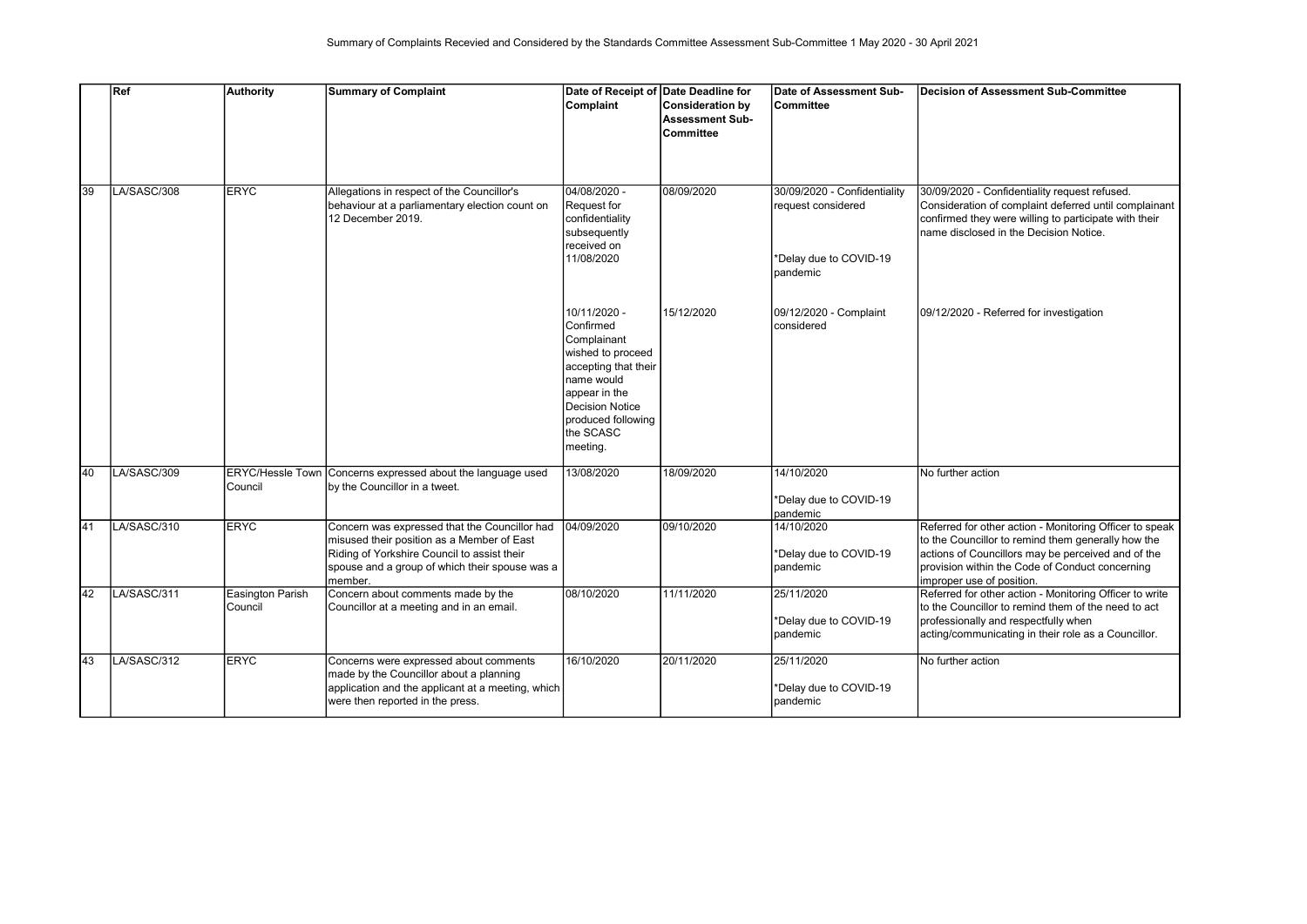|    | Ref                                                                    | <b>Authority</b>                 | <b>Summary of Complaint</b>                                                                                                                                                                                                                                                                                                                                                                                         | Date of Receipt of Date Deadline for<br>Complaint | <b>Consideration by</b><br><b>Assessment Sub-</b><br><b>Committee</b> | Date of Assessment Sub-<br>lCommittee            | Decision of Assessment Sub-Committee                                                                                                                                              |
|----|------------------------------------------------------------------------|----------------------------------|---------------------------------------------------------------------------------------------------------------------------------------------------------------------------------------------------------------------------------------------------------------------------------------------------------------------------------------------------------------------------------------------------------------------|---------------------------------------------------|-----------------------------------------------------------------------|--------------------------------------------------|-----------------------------------------------------------------------------------------------------------------------------------------------------------------------------------|
| 44 | LA/SASC/313                                                            | Newport Parish<br>Council        | Allegations that the Councillor did not disclose<br>that they had acquired parish assets from the<br>outgoing clerk and that they were not handed<br>over until a new clerk was appointed, that they<br>claimed to be the chairman of the Personal<br>Committee, circulated documents with<br>alterations that had not been agreed by the<br>council, and threatened to cancel interviews for<br>the new clerk.     | 20/10/2020                                        | 23/11/2020                                                            | 09/12/2020<br>*Delay due to COVID-19<br>pandemic | No further action                                                                                                                                                                 |
| 45 | LA/SASC/314                                                            | <b>Newport Parish</b><br>Council | Alleged that the Councillor failed to declare an<br>interest when considering a co-option, used their<br>position to disadvantage a parishioner from co-<br>option and treated the parishioner in question<br>differently to others.                                                                                                                                                                                | 22/10/2020                                        | 25/10/2020                                                            | 09/12/2020<br>*Delay due to COVID-19<br>pandemic | No further action                                                                                                                                                                 |
| 46 | LA/SASC/315<br>*WITHDRAWN<br>before submission to<br>the Sub-Committee |                                  | Made pre council meeting comments on a<br>planning application, appointed themselves as<br>clerk to the parish council, was hostile to the<br>complainant's attempt to be co-opted to the<br>parish council and didn't declare an interest<br>during that consideration.                                                                                                                                            | 22/10/2020                                        | 25/10/2020                                                            | N/A - Withdrawn prior to<br>consideration        | WITHDRAWN PRIOR TO CONSIDERATION.                                                                                                                                                 |
| 47 | LA/SASC/316                                                            | North Cave Parish<br>Council     | Concerns expressed about the Councillor's<br>alleged disrespectful, aggressive and bullying<br>attitude towards the complainant with examples<br>of their behaviour at Council meetings provided.                                                                                                                                                                                                                   | 27/10/2020                                        | 01/12/2020                                                            | 09/12/2020<br>*Delay due to COVID-19<br>pandemic | Referred for other action - Monitoring Officer to speak<br>to the Councillor to remind them of the provisions of<br>the Code of Conduct in respect of the treatment of<br>others. |
| 48 | LA/SASC/317                                                            | Hornsea Town<br>Council          | Concerns expressed that the Councillor failed to 29/10/2020<br>declare appropriate interests and leave the room<br>whilst a planning application was considered at a<br>meeting. Furthermore that the Councillor<br>improperly attempted to use their position in<br>relation to the application, and that they were<br>disrespectful towards the complainant at the<br>same meeting by suggesting they were lying. |                                                   | 03/12/2020                                                            | 13/04/2021<br>*Delay due to COVID-19<br>pandemic | Referred for investigation                                                                                                                                                        |
| 49 | LA/SASC/318<br>(Linked to<br>LA/SASC/319/<br>320/321)                  | <b>ERYC</b>                      | Concerns expressed that the Councillor was<br>evasive and did not involve themselves in a<br>matter that the complainant had regested their<br>help with.                                                                                                                                                                                                                                                           | 12/11/2020                                        | 17/12/2020                                                            | 27/01/2021<br>*Delay due to COVID-19<br>pandemic | No further action                                                                                                                                                                 |
| 50 | LA/SASC/319<br>Linked to<br>LA/SASC/318/<br>320/321)                   | <b>ERYC</b>                      | Concerns expressed that the Councillor did not<br>involve themselves in a matter that the<br>complainant had regested their help with.                                                                                                                                                                                                                                                                              | 12/11/2020                                        | 17/12/2020                                                            | 27/01/2021<br>*Delay due to COVID-19<br>pandemic | No further action                                                                                                                                                                 |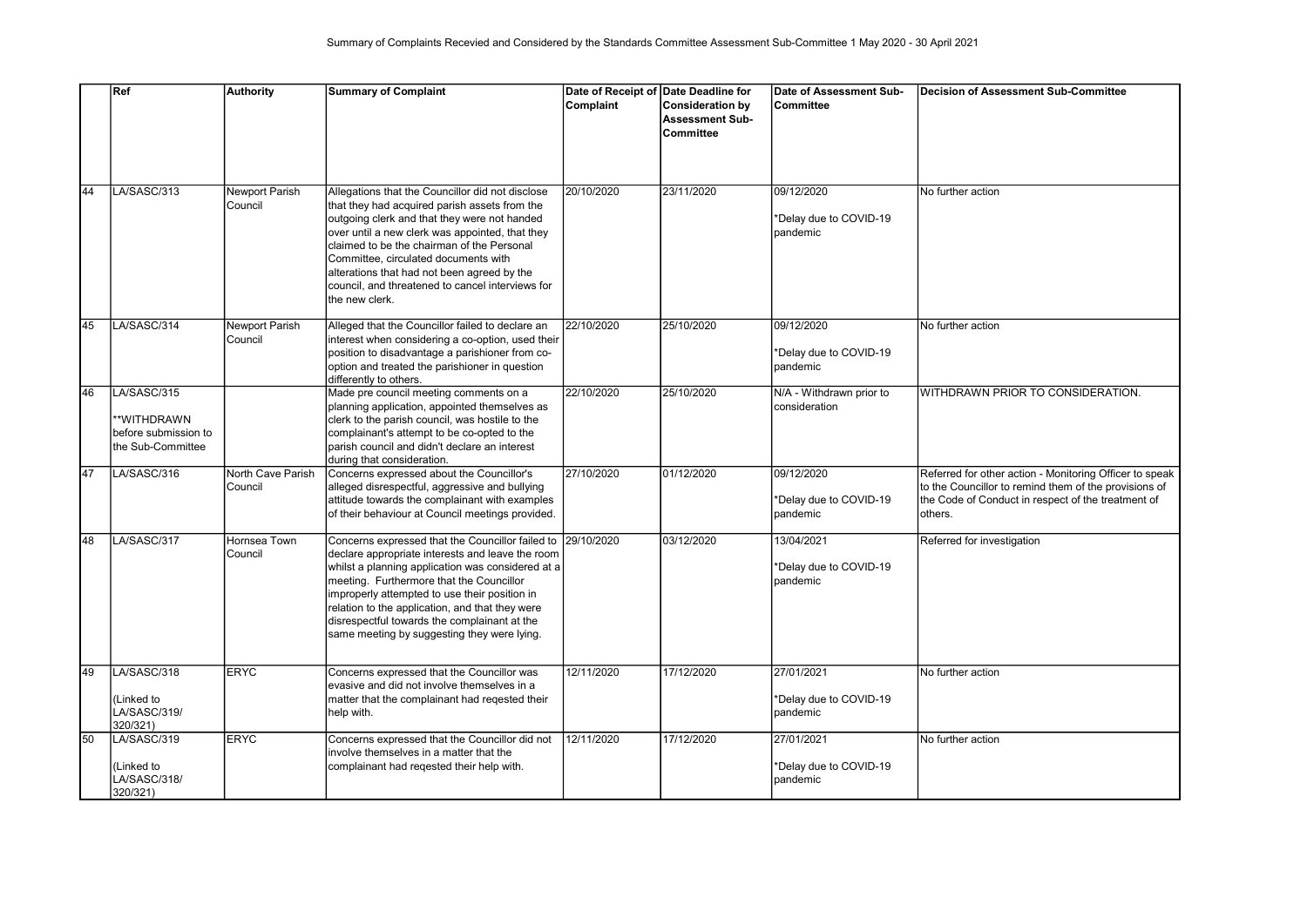|    | Ref                                                                    | <b>Authority</b>            | <b>Summary of Complaint</b>                                                                                                                                                                                                                              | Date of Receipt of Date Deadline for<br>Complaint | <b>Consideration by</b><br><b>Assessment Sub-</b><br><b>Committee</b> | Date of Assessment Sub-<br>lCommittee            | Decision of Assessment Sub-Committee                          |
|----|------------------------------------------------------------------------|-----------------------------|----------------------------------------------------------------------------------------------------------------------------------------------------------------------------------------------------------------------------------------------------------|---------------------------------------------------|-----------------------------------------------------------------------|--------------------------------------------------|---------------------------------------------------------------|
| 51 | LA/SASC/320<br>(Linked to<br>LA/SASC/318/<br>319/321)                  | <b>ERYC</b>                 | Concerns expressed that the Councillor was<br>evasive and did not involve themselves in a<br>matter that the complainant had regested their<br>help with.                                                                                                | 12/11/2020                                        | 17/12/2020                                                            | 27/01/2021<br>*Delay due to COVID-19<br>pandemic | No further action                                             |
| 52 | LA/SASC/321<br>(Linked to<br>LA/SASC/318/319/<br>320)                  | <b>ERYC</b>                 | Concerns expressed that the Councillor acted to<br>protect their own reputation and that of a<br>Committee of which they are a Member.                                                                                                                   | 12/11/2020                                        | 17/12/2020                                                            | 27/01/2021<br>*Delay due to COVID-19<br>pandemic | No further action                                             |
| 53 | LA/SASC/322                                                            | Pocklington Town<br>Council | Concerns raised in respect of comments made<br>by the Councillor at a Council meeting.                                                                                                                                                                   | 24/11/2020                                        | 04/01/2021                                                            | 13/04/2021<br>*Delay due to COVID-19<br>pandemic | No further action                                             |
| 54 | LA/SASC/323                                                            | Pocklington Town<br>Council | Concerns expressed about comments made by<br>the Councillor in emails circulated between<br>Members of the Council.                                                                                                                                      | 25/11/2020                                        | 04/01/2021                                                            | 13/04/2021<br>*Delay due to COVID-19<br>pandemic | No further action                                             |
| 55 | LA/SASC/324<br>*WITHDRAWN<br>before submission to<br>the Sub-Committee |                             | Concerns raised about comments made by the<br>Councillor during a Council meeting.                                                                                                                                                                       | 30/11/2020                                        | 07/01/2021                                                            | N/A - Withdrawn prior to<br>consideration        | WITHDRAWN PRIOR TO CONSIDERATION.<br>(Public apology offered) |
| 56 | LA/SASC/325<br>*WITHDRAWN<br>before submission to<br>the Sub-Committee |                             | Concerns raised about comments made by the<br>Councillor during a Council meeting.                                                                                                                                                                       | 30/11/2020                                        | 07/01/2021                                                            | N/A - Withdrawn prior to<br>consideration        | WITHDRAWN PRIOR TO CONSIDERATION.<br>(Public apology offered) |
| 57 | LA/SASC/326                                                            | <b>ERYC</b>                 | The complainant expressed concern about the<br>contents of an email sent by the Councillor to<br>another Member, which the complainant<br>considered could constitute bullying, intimidation<br>and blackmail and brought the Council into<br>disrepute. | 07/12/2020                                        | 15/01/2021                                                            | 03/02/2021<br>*Delay due to COVID-19<br>pandemic | No further action                                             |
| 58 | LA/SASC/327                                                            | <b>ERYC</b>                 | Alleged failure of the Councillor to respond to<br>three requests for information.                                                                                                                                                                       | 07/01/2021                                        | 11/02/2021                                                            | 03/02/2021                                       | No further action                                             |
| 59 | LA/SASC/328<br>(Linked to<br>LA/SASC/329/334)                          | Newport Parish<br>Council   | Alleged bullying by the Councillor against the<br>former Clerk.                                                                                                                                                                                          | 14/01/2021                                        | 18/02/2021                                                            | 13/04/2021<br>*Delay due to COVID-19<br>pandemic | Referred for investigation                                    |
| 60 | LA/SASC/329<br>(Linked to<br>LA/SASC/328/334)                          | Newport Parish<br>Council   | Alleged bullying by the Councillor against the<br>former Clerk.                                                                                                                                                                                          | 15/01/2021                                        | 19/02/2021                                                            | 13/04/2021<br>*Delay due to COVID-19<br>pandemic | Referred for investigation                                    |